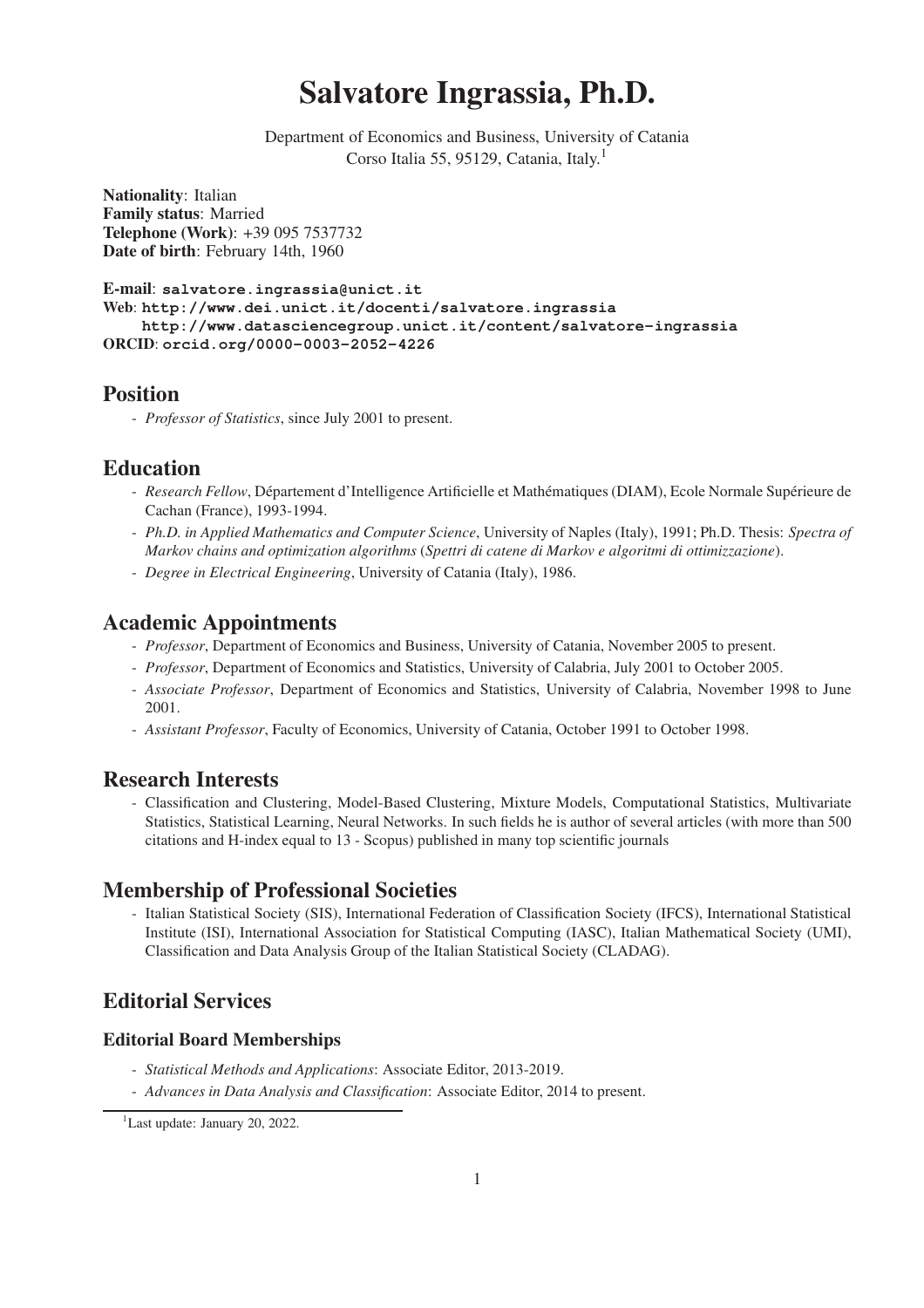- *Computational Statistics and Data Analysis*: Associate Editor, 2015 to present.
- *Silesian Statistical Review*: member of the Editorial Board, 2016 to present.
- *Cracow Review of Economics and Management*: member of the Editorial Board, 2020 to present.
- *Econometrics Ekonometria. Advances in Data Analysis*: member of the Editorial Advisory Board, 2021 to present.

#### Guest Editorships

- *Computational Statistics & Data Analysis* (CSDA), The 4th Special Issue on Advances in Mixture Model, Guest Editors: Einbeck J., Hinde J., Ingrassia S., Lin T.-I, McNicholas P.D., 132, 2019
- *Advances in Data Analysis and Classification* (ADAC), special issue on "Advances on model-based clustering and classification", Guest Editors Frühwirth-Schnatter S., Ingrassia S., Mayo-Iscar A., 9, 2019
- *Econometrics and Statistics* (ES), "Special Issue on Mixture Models", Guest Editors: John Hinde, Salvatore Ingrassia, Tsung-I Lin and Paul McNicholas, 3, 2017.
- *Advances in Data Analysis and Classification* (ADAC), special issue on "New Trends on Model-Based Clustering and Classification", Guest Editors: Gérard Govaert, Salvatore Ingrassia, Geoff McLachlan, 9(4), 2016.
- *Computational Statistics and Data Analysis* (CSDA), 3rd special issue on "Advances in Mixture Models", Guest Editors: John Hinde, Salvatore Ingrassia, Tsung-I Lin and Paul McNicholas, 93, 2016.
- *Advances in Data Analysis and Classification* (ADAC), special issue on "Model Based Clustering and Classification", Guest Editors: Hans-Hermann Bock, Salvatore Ingrassia and Jeroen Vermunt, 7(3), 2013 and 8(1), 2014.

#### Refereeing Activities

- *Advances in Data Analysis and Classification*, *Biometrika*, *Communication in Statistics: Theory and Methods*, *Computational Statistics*, *Computational Statistics & Data Analysis*, *Journal of Applied Statistics*, *Journal of Classification*, *Journal of Multivariate Analysis*, *Journal of Statistical Computation and Simulation*, *Journal of Vibration and Control*, *Journal of the Royal Statistical Society B*, *Journal of the Royal Statistical Society C*, *Journal of Statistical Software*, *Metron*, *Multivariate Behavioral Research*, *Neural Networks*, *Optimization Methods and Software*, *Psychometrika*, *Revista Colombiana de Estadistica*, *Statistica*, *Statistica Applicata*, *Statistical Methods and Applications*, *Statistics and Computing*.

### Other Services

- Elected Member of the International Statistical Institute (ISI), 2020-
- Member of the Executive Board of the Italian Statistical Society, 2020-2023
- Co-chair of the specialized team on "Mixture Models", ERCIM WG on "Computational and Methodological Statistics", 2020-.
- Member of the of the "International Federation of the Classification Societies" (IFCS) (2018-2020).
- Quality Assurance referee for the *ANVUR Italian Agency for the Evaluation of Research and Universities Institutes* (from 2017)
- Quality Assurance Chief Officer at University of Catania (from 2017)
- Member of the *Board of Directors* of the *"International Association for Statistical Computing"* of the International Statistical Institute (2016-2020).
- President of the *Classification and Data Analysis Group (CLADAG)* of the Italian Statistical Society (2015-2017).
- Vice-President of the *Classification and Data Analysis Group (CLADAG)* of the Italian Statistical Society (2013- 2015).
- Head of the Department of Business and Management, University of Catania (2010-2012).
- President of the Scientific Advisory Board of "Economics and Statistics", University of Catania (2009-2011).
- Deputy-Head of Department of Economics and Statistics, University of Calabria (2003-2005).
- Teaching Director, Master in Statistics, University of Calabria (2003-2005).
- Teaching Director, B.A. in Statistics, University of Calabria (2001-2005).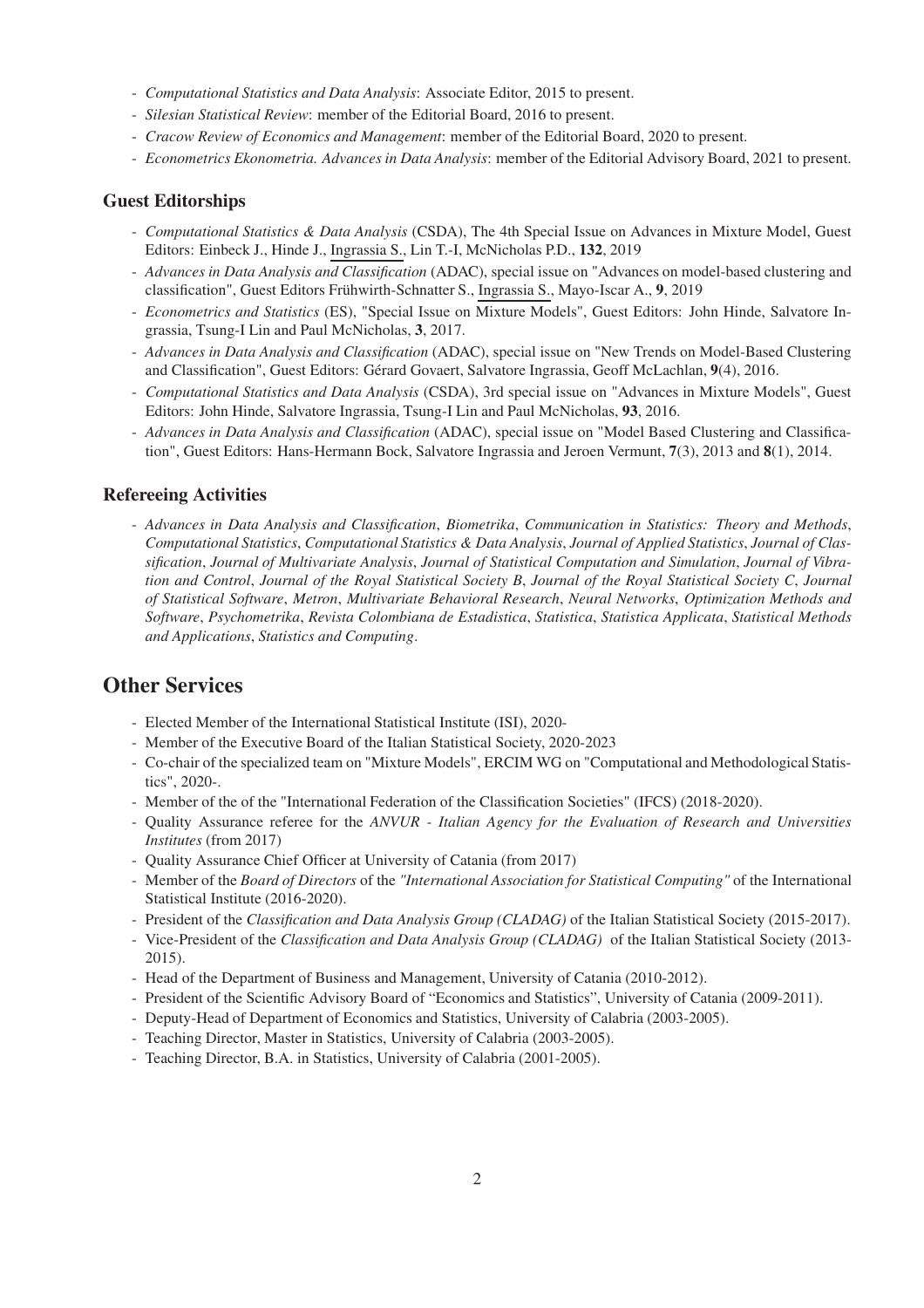# Scientific and Organizing Committee Activities

- 5◦ International Workshop on *Model Based Clustering and Classification (MBC*2*)*, Catania (Italy), September 2-4, 2020 (Chair and Local Organizer).
- Meeting of the Italian Statistical Society on *Smart Statistics for Smart Applications*, Milano (Italy), June 18- 21,2019 (Member of the Program Committee)
- *CMStatistics 2018 11th International Conference of the ERCIM Working Group on Computational and Methodological Statistics*, Pisa (Italy), December 14-16, 2018 (Member of the Program Commitee).
- 4th International Workshop on *Model-Based Clustering and Classification (MBC*2*)*, Catania (Italy), September 5–7, 2016 (Chair and Local Organizer).
- *ECDA 2018 European Conference on Data Analysis* (Joint conference of Classification Societies: SKAD, GfKl, BCS, CLADAG and EuADS), Padeborn (Germany), July 4-6, 2018, (Member of the Scientific Program Committee).
- *ECDA 2017 European Conference on Data Analysis* (Joint conference of Classification Societies: SKAD, GfKl, BCS, CLADAG and EuADS), Wroclaw (Poland), September 27-29, 2017, (Member of the Scientific Program Committee).
- Conference of the *International Federation of the Classification Societies (IFCS 2017)*, Tokyo (Japan), August 8-10, 2017 (member of the Scientific Program Committee).
- 3rd International Workshop on *Model-Based Clustering and Classification (MBC*2*)*, Catania (Italy), September 5–7, 2016 (Chair and Local Organizer).
- 22nd International Conference on *Computational Statistics (COMPSTAT 2016)*, Oviedo (Spain), August 23–26, 2016 (Member of the Scientific Program Committee).
- International Conference on *Information Complexity and Statistical Modeling in High Dimensions with Applications (IC-SMHD 2016)*, Cappadocia (Turkey), May 18–21, 2016 (Member of the Scientific Program Committee).
- Awards Committee promoted by the *International Federation of the Classification Societies*, 2014-2015 (Chair of the Award Committe).
- 2nd International Workshop on *Model-Based Clustering and Classification (MBC*<sup>2</sup>*)*, Catania (Italy), September 3–5, 2014 (Chair and Local Organizer).
- 9*th* Scientific Meeting of the "Classification and Data Analysis Group (Cladag) of the Italian Statistical Society", Modena (Italy), September 18–20, 2013, (Member of the Scientific Program Committee).
- International Workshop on *Model-Based Clustering and Classification (MBC*<sup>2</sup>*)*, September 5–7, 2012 (Chair and Local Organizer).
- 8*th* Scientific Meeting of the "Classification and Data Analysis Group (Cladag) of the Italian Statistical Society", Pavia (Italy), September 7–9, 2011, (Chair of the Scientific Program Committee).
- IEEE International Conference on Data Mining, Beijing, China, 8-11 November 2019 (Member of the Program Committee).
- 7*th* Scientific Meeting of the "Classification and Data Analysis Group (Cladag) of the Italian Statistical Society", Catania (Italy), September 9–11, 2009, (Local Organizer).

# Main Research Projects

- Principal Investigator of the Research Unit, Granted Project FIR 2014 (University of Catania) on *Mixture models with covariates: methods and applications for prediction of the corporate financial distress in EU countries*.
- Member of the Granted Project FIRB 2011: *Mixture and latent variable models for causal inference and analysis of socio-economic data* (Principal Investigator: Prof. F. Bartolucci).
- Principal Investigator of the Research Unit of Calabria, Granted Project PRIN 2004 on *Indicators and Statistical Methods for Governance of University*.
- Principal Investigator of the Research Unit of Catania, Granted Project PRIN 2006 on *Statistical Models and Economic relevance for impact analysis with non-linear relationships*.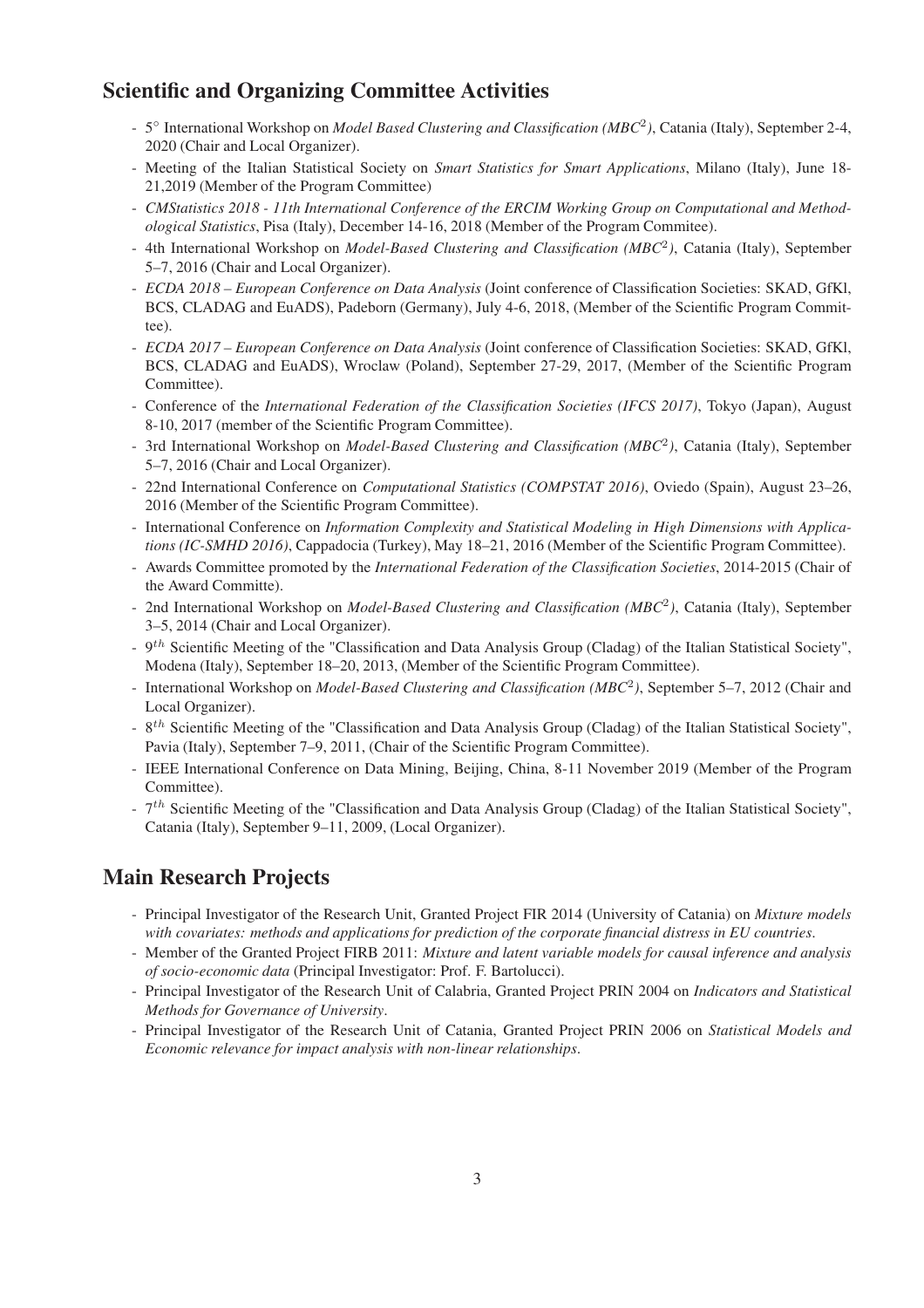### Main Publications

#### A. Peer-Reviewed Articles

- 1. Tomarchio S.D., Ingrassia S., Melnykov V. (2022). Modeling students' career indicators via mixtures of parsimonious matrix-normal distributions, *Australian & New Zealand Journal of Statistics*, to appear.
- 2. Punzo A., Ingrassia S., Maruotti A., (2021). Multivariate Hidden Markov Regression Models: Random Covariates and Heavy-Tailed Distributions, *Statistical Papers*, 62(3), 1519-1555.
- 3. Sarkar S., Zhu X., Melnykov V., Ingrassia S. (2020) On parsimonious models for modeling matrix data, *Computational Statistics & Data Analysis*, 142, doi.org/10.1016/j.csda.2019.106822
- 4. Ingrassia S., Punzo A. (2020). Cluster validation for mixtures of regressions via the total sum of squares decomposition, *Journal of Classification*, 37(2), 526-547.
- 5. Zarei S., Mohammadpour A., Ingrassia S., Punzo A. (2019). On the use of the sub-Gaussian  $\alpha$ -stable distribution in the Cluster-Weighted Model, *Iranian Journal of Science and Technology, Transactions A: Science*, 43(3), 1059- 1069.
- 6. Punzo A., Ingrassia S., Maruotti A., (2018). Multivariate generalized hidden Markov regression models with random covariates: physical exercise in an elderly population, *Statistics in Medicine*, 37(19): 2797-2808.
- 7. Garcia-Escudero L.A., Gordaliza A., Greselin F., Ingrassia S.. Mayo-Iscar A. (2018). Eigenvalues and constraints in mixture modeling: geometric and computational issues, *Advances in Data Analysis and Classification*, 12(2), 203-233.
- 8. Mazza A., Punzo A., and Ingrassia S. (2018). flexCWM: A Flexible Framework for Cluster-Weighted Models, *Journal of Statistical Software*, 86(2), 1-30.
- 9. Fossati L., Marcelja S. E., Staab D., Cubillos P. E., France K., Haswell C. A., Ingrassia S., Jenkins J. S., Koskinen T., Lanza A. F., Redfield S., Youngblood A., Pelzmann G. (2017). The effect of ISM absorption on stellar activity measurements and its relevance for exoplanet studies, *Astronomy & Astrophysics*, 601, A104.
- 10. Dang U. J., Punzo A., McNicholas P.D., Ingrassia S., Browne R. P. (2017). Multivariate response and parsimony for Gaussian cluster-weighted models, *Journal of Classification*, 34(1), 4-34
- 11. Garcia-Escudero L.A., Gordaliza A., Greselin F., Ingrassia S., Mayo-Iscar A. (2016). Robust estimation of mixtures of regressions with random covariates, via trimming and constraints, *Statistics and Computing*, 27(2), 377- 402.
- 12. Berta P., Ingrassia S., Punzo A., Vittadini G. (2016), Multilevel cluster-weighted models for the evaluation of hospitals, *Metron*, 74(3), 275-292.
- 13. Ingrassia S., Punzo A. (2016). Decision boundaries for mixtures of regressions, *Journal of the Korean Statistical Society*, 45(2), 295-306.
- 14. Punzo A., Ingrassia S. (2016) Clustering Bivariate Mixed-Type Data via the Cluster-Weighted Model, *Computational Statistics*, 31(3), 989-1013.
- 15. Garcia-Escudero L.A., Gordaliza A., Greselin F., Ingrassia S., Mayo-Iscar A. (2016). The joint role of trimming and constraints in robust estimation for mixtures of Gaussian factor analyzers, *Computational Statistics & Data Analysis*, 99, 131-147.
- 16. Fossati L., Ingrassia S., Lanza A.F. (2015). A bimodal correlation between host star chromospheric emission and the surface gravity of hot-Jupiters, *The Astrophysical Journal Letters*, 812(2), L35.
- 17. Subedi S., Punzo A., Ingrassia S., McNicholas P.D. (2015). Cluster-Weighted t-Factor Analyzers for Robust Model-Based Clustering and Dimension Reduction, *Statistical Methods and Applications*, 24(4), 623-649.
- 18. Ingrassia S., Punzo A., Vittadini G., Minotti S.C. (2015). The Generalized Linear Mixed Cluster-Weighted Model, *Journal of Classification*, 32(1), 85-113.
- 19. Greselin F., Ingrassia S. (2015). Maximum likelihood estimation in constrained parameter spaces for mixtures of factor analyzers, *Statistics and Computing*, 25(2), 215-226.
- 20. Ingrassia S., Minotti S.C., Punzo A. (2014). Model-based clustering via linear cluster-weighted models, *Computational Statistics & Data Analysis*, 71, 159-182.
- 21. Punzo A., Ingrassia S. (2013). On the use of the generalized linear exponential cluster-weighted model to asses local linear independence in bivariate data, *QdS - Journal of Methodological and Applied Statistics*, 15, 131-144.
- 22. Riggi S., Ingrassia S. (2013). A model-based clustering approach for mass composition analysis of high energy cosmic rays, *Astroparticle Physics*, 48, 86-96.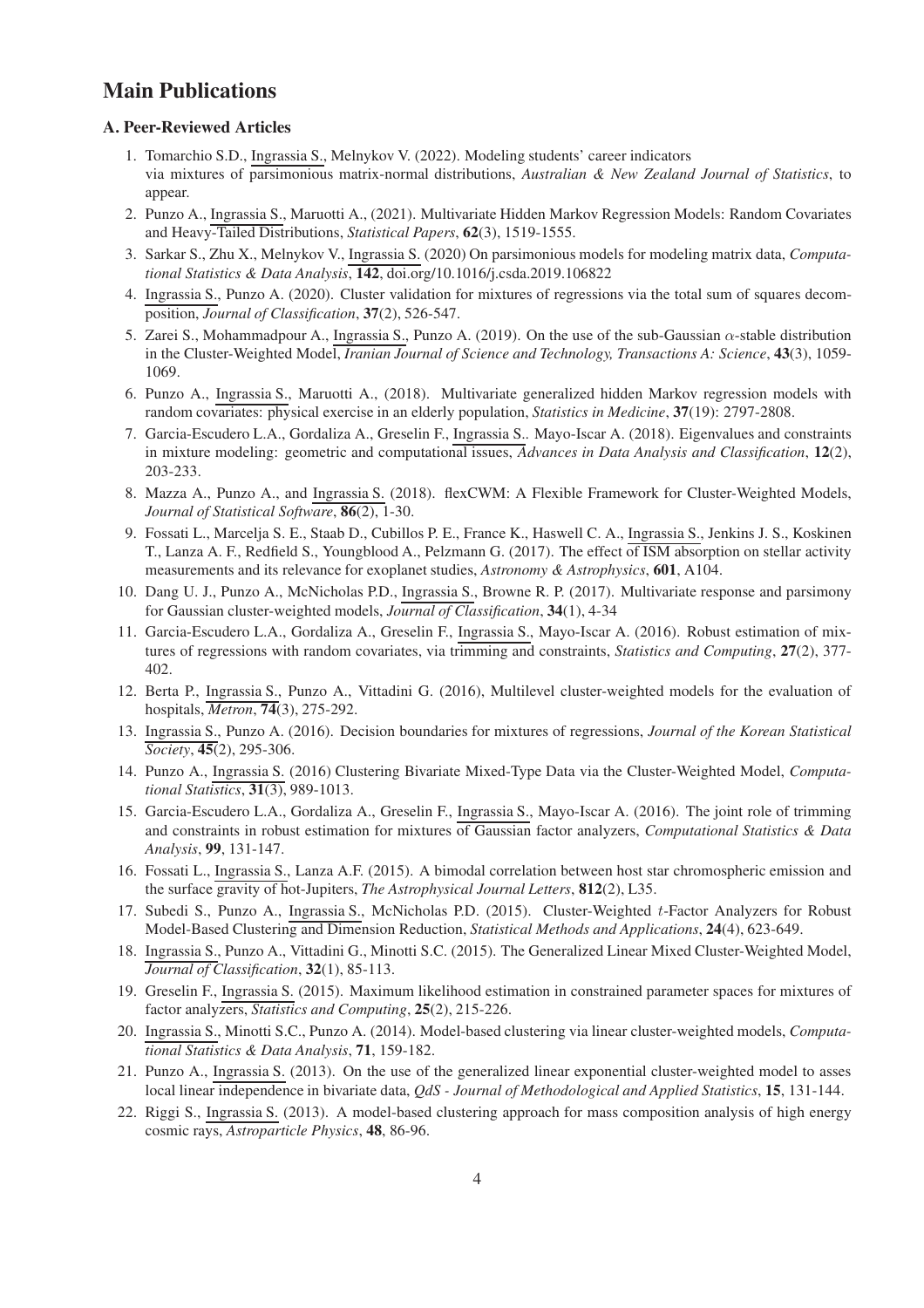- 23. Subedi S., Punzo A., Ingrassia S., McNicholas P.D. (2013). Clustering and Classification via Cluster-Weighted Factor Analyzers, *Advances in Data Analysis and Classification*, 7(1), 5-40.
- 24. Ingrassia S., Minotti S.C., Vittadini G. (2012). Local Statistical Modeling via a Cluster-Weighted Approach with Elliptical Distributions, *Journal of Classification*, 29(3), 363-401.
- 25. Ingrassia S., Rocci R. (2011). Degeneracy of the EM algorithm for the MLE of multivariate Gaussian mixtures and dynamic constraints, *Computational Statistics & Data Analysis*, 55(4), 1715-1725.
- 26. Greselin F., Ingrassia S., Punzo A. (2011). Assessing the pattern of covariance matrices via an augmentation multiple testing procedure, *Statistical Methods and Applications*, 20(2), 141-170.
- 27. Greselin F., Ingrassia S. (2010). Constrained monotone EM algorithms for mixtures of multivariate t-distributions, *Statistics and Computing*, 20(1), 9-22.
- 28. Ingrassia S., Trinchera L. (2010). Some remarks on nonlinear relationships in PLS Path Modeling, *Statistica Applicata*, 20(3-4), 197-216.
- 29. Ingrassia S., Morlini I. (2009). Computational Studies with the equivalent number of degrees of freedom in Neural Networks, *Advances and Applications in Statistics*, 13(1), 49-81.
- 30. Cozzucoli P., Ingrassia S., Costanzo G.D., Mazza A. (2008). Indicatori statistici per la valutazione della soddisfazione didattica universitaria, *Rivista di Economia e Statistica del Territorio*, n.3, 77-90.
- 31. Ingrassia S., Rocci R. (2007). Constrained monotone EM algorithms for finite mixture of multivariate Gaussians, *Computational Statistics & Data Analysis*, 51, 5339-5351.
- 32. Cozzucoli P., Ingrassia S. (2006). Indicatori dinamici di efficienza didattica dei corsi di laurea universitari, *Statistica & Applicazioni* (2006), 3(1), 61-68
- 33. Ingrassia S., Morlini I. (2005). Modeling neural networks for small datasets, *Technometrics*, 47(3), 297-311.
- 34. Ingrassia S. (2004). A Likelihood-Based Constrained Algorithm for Multivariate Normal Mixture Models, *Statistical Methods and Applications*, 13(2), 151-166.
- 35. Cavarra S., Crupi V., Guglielmino E., Ingrassia S. (2001). Reti Neurali per la rilevazione di anomalie da dati vibrometrici: un caso studio, *Statistica Applicata*, 13(1), 5-16.
- 36. Ingrassia S. (1999). Geometrical aspects of discrimination by multilayer perceptrons, *Journal of Multivariate Analysis*, 68, 226-234.
- 37. Gilio A., Ingrassia S. (1998). Totally coherent set-valued probability assessments, *Kybernetika*, 34(1), 3-15.
- 38. Ingrassia S. (1997). On the realization of discriminant functions by means of multilayer perceptrons, *Metron*,  $LV(3-4)$ , 185-200.
- 39. Ingrassia S., Mammana M.L., Commis E. (1997). Internet in Italia: un'indagine statistica, *Annali della Facoltà di Economia dell'Università di Catania*, XLI, (1997), 175-199.
- 40. Torrisi A., Arena G., Bellia G., Falco G., Grasso L., Ingrassia S. (1996). A study of greek pottery and clay statuettes from the votive deposit in the sanctuary of Demetra in Catania, *Annali di Chimica*, 86 (1996), 329-341.
- 41. Ingrassia S., Commis E. (1994). A neural network approach to defect detection in oranges, *Le Matematiche*, 48(2), 273-286.
- 42. Ingrassia S. (1994). On the rate of convergence of the Metropolis algorithm and the Gibbs sampler by geometric bounds, *The Annals of Applied Probability*, 4 (1994)(2), 347-389.
- 43. Ingrassia S. (1993). Geometric approaches to the estimation of the spectral gap of reversible Markov chains, *Combinatorics, Probability & Computing*, 2(3), 301-323.
- 44. Ingrassia S. (1992). A comparison between the simulated annealing and the EM algorithms in normal mixture decompositions, *Statistics and Computing*, 2, 203-211.
- 45. Ingrassia S. (1991). Mixture decomposition via the simulated annealing algorithm, *Applied Stochastic Models and Data Analysis*, 7, n.4, 317-325.

#### B. Book chapters

- 46. Di Mari R., Ingrassia S., Punzo A. (2020). A generalized coefficients of determination for mixtures of regressions, in "Chadjipadelis T., Lausen B., Markos A., Lee T.R., Montanari A., Nugent R. (Eds.) *Data Analysis and Rationality in a Complex World*", Springer, forthcoming, ISBN 978-3-030-60103-4.
- 47. Mazza A., Battisti M., Ingrassia S., Punzo A. (2019). Modeling return to education in heterogeneous populations. An application to Italy, in "Greselin F., Deldossi L., Bagnato L., Vichi M., (Eds.) *Statistical Learning of Complex Data*", Springer, 121-131.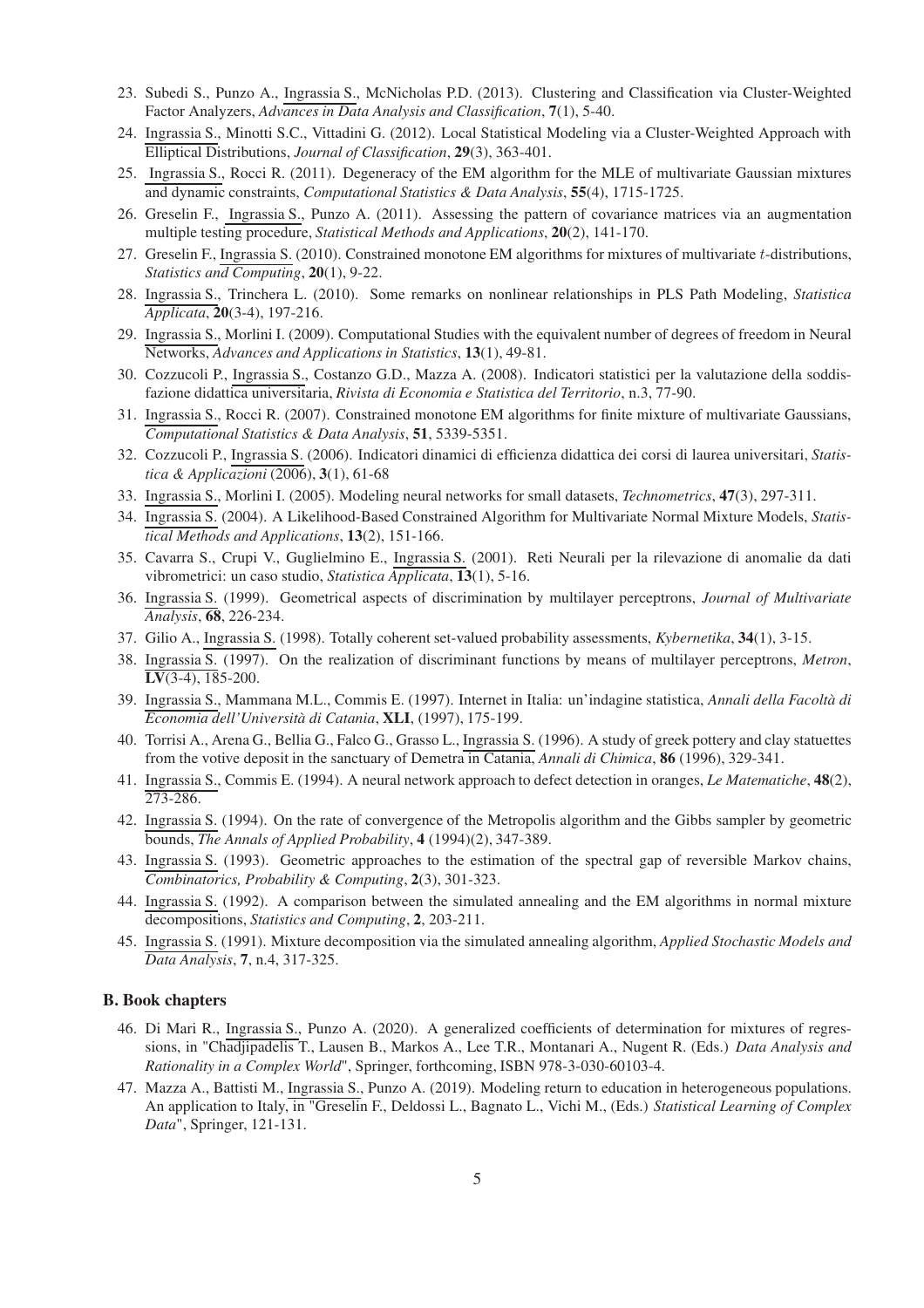- 48. Ingrassia S. (2018). Capitale umano: la sfida per lo sviluppo delle regioni del mezzogiorno, in "Brugnoli A., Garrone P. (Eds.), *Sussidiarietà e... giovani al Sud. Rapporto sulla sussidiarietà 2017/2018*", Fondazione per la Sussidiarietà, Milano, ISBN 978-88-97793-25-0.
- 49. Punzo A., Ingrassia S. (2015). Parsimonious Generalized Linear Gaussian Cluster-Weighted Models, in: "Morlini I., Minerva T., Vichi M. (Eds.), *Advances in Statistical Models for Data Analysis*", Springer, 201-209, ISBN 978-3-319-17376-4.
- 50. Greselin F., Ingrassia S. (2013). Market segmentation via mixtures of constrained factor analyzers, in "Brentari E., Carpita M. (Eds), *Advances in Latent Variables*", Vita e Pensiero, Milano, ISBN 9788834325568 (Electronic Book).
- 51. Ingrassia S., Minotti S.C., Incarbone G. (2012). An EM Algorithm for the Student-t Cluster-Weighted Modeling, in "Gaul W., Geyer-Schulz A., Schmidt-Thieme L., Kunze J. (Eds.), *Challenges at the Interface of Data Analysis, Computer Science, and Optimization*", Springer-Verlag, Berlin, 13-21, ISBN 978-3-642-24465-0.
- 52. Greselin F., Ingrassia S. (2010). Weakly Homoscedastic Constraints for Mixtures of t-Distributions, in "Fink A., Lausen B., Seidel W., Ultsch A. (Eds), *Advances in Data Analysis, Data Handling and Business Intelligence*", Springer-Verlag, Berlin, 2010, 219-228, ISBN 978-3-642-01043-9.
- 53. Ingrassia S., Morlini I. (2007). Equivalent number of degrees of freedom for neural networks, "Decker R., Lenz H.-J. (Eds.), *Advances in Data Analysis*", Springer-Verlag, Berlin, 2007, 229-236, ISBN 978-3-540-70980-0.
- 54. S. Ingrassia S., Rocci R. (2006). Monotone constrained EM algorithms for multinormal mixture models, "Zani S., Cerioli A., Riani M., Vichi M. (Eds.), *Data Analysis, Classification and the Forward Search*", Springer-Verlag, Berlin, 2006, 111-118, ISBN 978-3-540-35977-7.
- 55. Ingrassia S., Morlini I. (2004). On the degrees of freedom in richly parameterised models, in "Antoch J. (Ed.), *Proceedings of COMPSTAT 2004 16th Symposium*", Prague August 23-27, 2004, Physica-Verlag, 1237-1244.
- 56. Costanzo G.D., Ingrassia S. (2004). Analysis of the MIB30 basket in the period 2000-2002 by functional PC's, in "Antoch J. (Ed.), *Proceedings of COMPSTAT 2004 16th Symposium*", Prague August 23-27, 2004, Physica-Verlag, 831-838.
- 57. Ingrassia S., Costanzo G.D. (2004). Functional principal component analysis of financial time series, in "Vichi M., Monari P., Mignani S., Montanari A. (Eds.), *New Developments in Classification and Data Analysis*", Springer-Verlag, Berlin, 2005, 351-358.
- 58. Cerioli A., Corbellini A.. Ingrassia S. (2004). Classificazione simbolica di dati funzionali: un'applicazione al monitoraggio ambientale, in: "Lauro C., Davino C. (a cura di), *Data Mining e Analisi Simbolica*, Franco Angeli Editore, 2004, 31-64.
- 59. Ingrassia S., Cerioli A., Corbellini A. (2003). Some issues on clustering of functional data, in: "Schader M., Gaul W., Vichi M. (Eds.), *Between Data Science and Applied Data Analysis*", Springer-Verlag, Berlin, 2003, 49-56.
- 60. Ingrassia S. (2002). Apprendimento per reti MLP, in "*Reti Neuronali e Metodi Statistici*, S. Ingrassia e C. Davino (a cura di)", Franco Angeli Editore, 2002, 63-80.
- 61. Ingrassia S. (2002). Un'introduzione all'apprendimento statistico, in "*Reti Neuronali e Metodi Statistici*, S. Ingrassia e C. Davino (a cura di)", Franco Angeli Editore, 2002, 11-30.
- 62. Ingrassia S. (2002). I percettroni multistrato (Reti MLP), in "*Reti Neuronali e Metodi Statistici*, S. Ingrassia e C. Davino (a cura di)", Franco Angeli Editore, 2002, 51-62.
- 63. Domma F., Ingrassia S. (2001). Mixture models for maximum likelihood estimation from incomplete values, in "S. Borra, R. Rocci, M. Vichi and M. Schader (Eds.), *Advances in Classification and Data Analysis*", Springer-Verlag, 2001, 201-208.
- 64. Domma F., Ingrassia S. (2001). Un modello per la stima congiunta di arrivi e presenze nelle strutture turistiche, in "*Scelte pubbliche, strategie private e sviluppo economico in Calabria. Conoscere per decidere*", G. Anania (a cura di), Rubbettino Editore, Soveria Mannelli, 2001, 785-802.
- 65. Gilio A., Ingrassia S. (2000). Extension of totally coherent interval-valued probability assessments, in "B. Bouchon-Meunier, R.R. Yager and L.A. Zadeh (Eds.), *Uncertainty in Intelligent and Information Systems*", World Scientific, 2000, 80-91.
- 66. Ingrassia S. (1999). Logistic discrimination by Kullback-Leibler type distance measures, in "M. Vichi and O.Opitz (Eds.), *Classification and Data Analysis*", Springer-Verlag, 1999, 89-96.
- 67. Ingrassia S. (1998). A note on the approximation by superposition of sigmoidal functions, in A. Bellacicco e A. Laforgia (a cura di), *Funzioni Speciali e Applicazioni*, Franco Angeli Editore, 1998, 57-67.
- 68. Ingrassia S. (1997). Sulle proprietà discriminanti delle trasformazioni sigmoidali, in A. Bellacicco e N.C Lauro (a cura di), *Reti Neurali e Statistica*, Franco Angeli Editore, 1997, 99-108.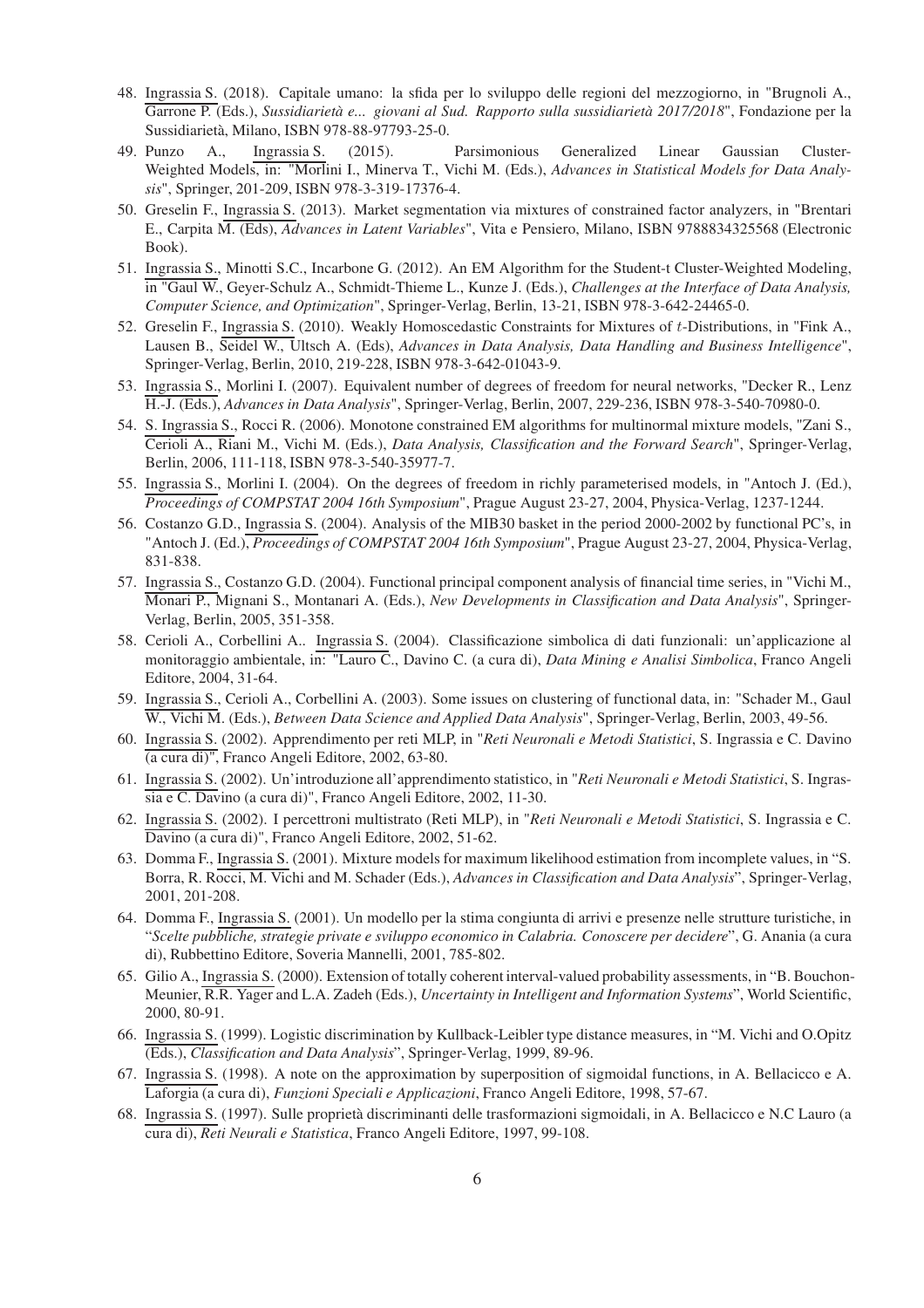#### C. Presentations in Conferences and Workshops

- 69. Di Nuzzo C., Ingrassia S. (2021). Some Issues on the Parameter Selection in the Spectral Methods for Clustering, in "Perna C., Salvati N., Schirripa Spagnolo F. (Eds.) *Book of Short Papers of the 50th Scientific Meeting of the Italian Statistical Society*, Pisa (Italy), 21-24 June 2021, ISBN 9788891927361, p.1003-1008
- 70. Di Nuzzo C., Ingrassia S. (2020). Document classification via a model-based approach to spectral clustering, in "Antonucci L., Kostiuk Y. (Eds.) *Book of Abstracts, Third international conference on Data Science & Social Research*, Bari (Italy), 10-11 December 2020, ISBN 978-886629-051-3, CIRPAS and University of Bari Aldo Moro, p.38.
- 71. Tomarchio S.D., Ingrassia S., Melnykov V. (2020). Parsimonious matrix normal mixtures: an application to university students indicators, in "Antonucci L., Kostiuk Y. (Eds.) *Book of Abstracts, Third international conference on Data Science & Social Research*, Bari, 10-11 December 2020", ISBN 978-886629-051-3, CIRPAS and University of Bari Aldo Moro, p.41.
- 72. Di Mari R., Ingrassia S., Punzo A. (2020). Local and overall coefficients of determination for mixtures of generalized linear models, in "Pollice A., Salvati N., Schirripa Spagnolo F. (Eds) *Proceedings of the 50th Scientific Meeting of the Italian Statistical Society*", Pearson, ISBN: 9788891910776, p.157-162.
- 73. Belov S., Ingrassia S., Kalinić Z., Lula P. (2019). Ontology-based classification of multilingual corpuses of documents, in "Porzio G.C., Greselin F., Balzano S. (Eds) *Book of Short Papers. 12th Meeting of the CLAssification and Data Analysis group Meeting (CLADAG 2019)*", Cassino (Italy), September 11-13, 2019. ISBN 978-88-8317- 108-6, 79-82.
- 74. Di Mari R., Ingrassia S. (2019). A coefficient of determination for clusterwise linear regression with mixed-type covariates, Proceedings of the *16th Conference of the International Federation of Classification Societies (IFCS 2019)*, Thessaloniki (Greece), 26-29 August 2019.
- 75. D'Ambrosio A., Conversano C., Ingrassia S. (2019). The ANVUR's system assessing the perceived quality of professors' teaching effectiveness: defining a suitable performance indicator, "Proceedings of the Conference *Innovation and Society 2019 - Statistical Methods for Evaluation*", Roma (Italy), July 4-5, 2019, ISBN: 978-88- 86638-65-4, Cuzzolin Editore, Roma, 43-47
- 76. Ingrassia S., Punzo A. (2018). Total sum of squares decomposition for mixtures of regressions, in "Proceedings of the *11th International Conference of the ERCIM WG on Computing & Statistics (CMStatistics2018)*, ISBN: 978-9963-2227-5-9, Pisa (Italy), December 14-16, 2018; 138.
- 77. Barberis S., Ingrassia S., Vittadini G. (2018). Generalized additive cluster-weighted models, in "Proceedings of the *11th International Conference of the ERCIM WG on Computing & Statistics (CMStatistics2018)*, ISBN: 978- 9963-2227-5-9, Pisa (Italy), December 14-16, 2018; 151.
- 78. Punzo A., Ingrassia S., Maruotti A. (2017). Multivariate Hidden Markov Regression Models with Random Covariates, in: "Greselin F., Mola F., Zenga M. (Eds.), *Book of Short Papers. 11th Meeting of the CLAssification and Data Analysis group Meeting (CLADAG 2017)*", Milano, Italy, September 13-15, 2017, Universitas Studiorum S.r.l. Casa Editrice, Mantova; University of Milano-Bicocca, ISBN: 978-88-99459-71-0, paper 93, 1-6.
- 79. Mazza A., Punzo A., Ingrassia S. (2017). Fitting Cluster-Weighted Models in R, in: "Greselin F., Mola F., Zenga M. (Eds.), *Book of Short Papers. 11th Meeting of the CLAssification and Data Analysis group Meeting (CLADAG 2017)*", Milano, Italy, September 13-15, 2017, Universitas Studiorum S.r.l. Casa Editrice, Mantova; University of Milano-Bicocca, ISBN: 978-88-99459-71-0, paper 94, 1-5.
- 80. Mazza A., Punzo A., Ingrassia S. (2017). An R Package for Cluster-Weighted Models, in "Petrucci A., Verde R. (Eds.) *Statistics and Data Science: new challenges, new generations. Proceedings of the Conference of the Italian Statistical Society*", Firenze, June 28-30, 2017, ISBN 978-88-6453-521-0, Firenze University Press, Firenze (Italy), 681-686.
- 81. Ingrassia S. (2016). Modeling unobserved heterogeneity through finite mixtures: applications, results and perspectives, *10*th *Professor Aleksander Zelias International Conference on Modelling and Forecasting of Socio-Economic Phenomena*, Zakopane (Poland) May 10-13, 2016. Invited talk for Plenary Session.
- 82. García-Escudero L., Gordaliza A., Greselin F., Ingrassia S., Mayo-Iscar A. (2015). Robust estimation for mixtures of Gaussian factor analyzers, in "Proceedings of the *8th International Conference of the ERCIM WG on Computing & Statistics (CMStatistics 2015)*" ISBN 978-9963-2227-0-4, London (UK), December 12-14, 2015; 163
- 83. Battisti M., Ingrassia S., Mazza A., Punzo A. (2015). Semi-parametric estimation of the rate of return to education. In: Crocetta C. (Eds.), "*Statistics and Demography: the Legacy of Corrado Gini*", CLEUP, Treviso (Italy), September 9-11. ISBN: 978-886787-4521.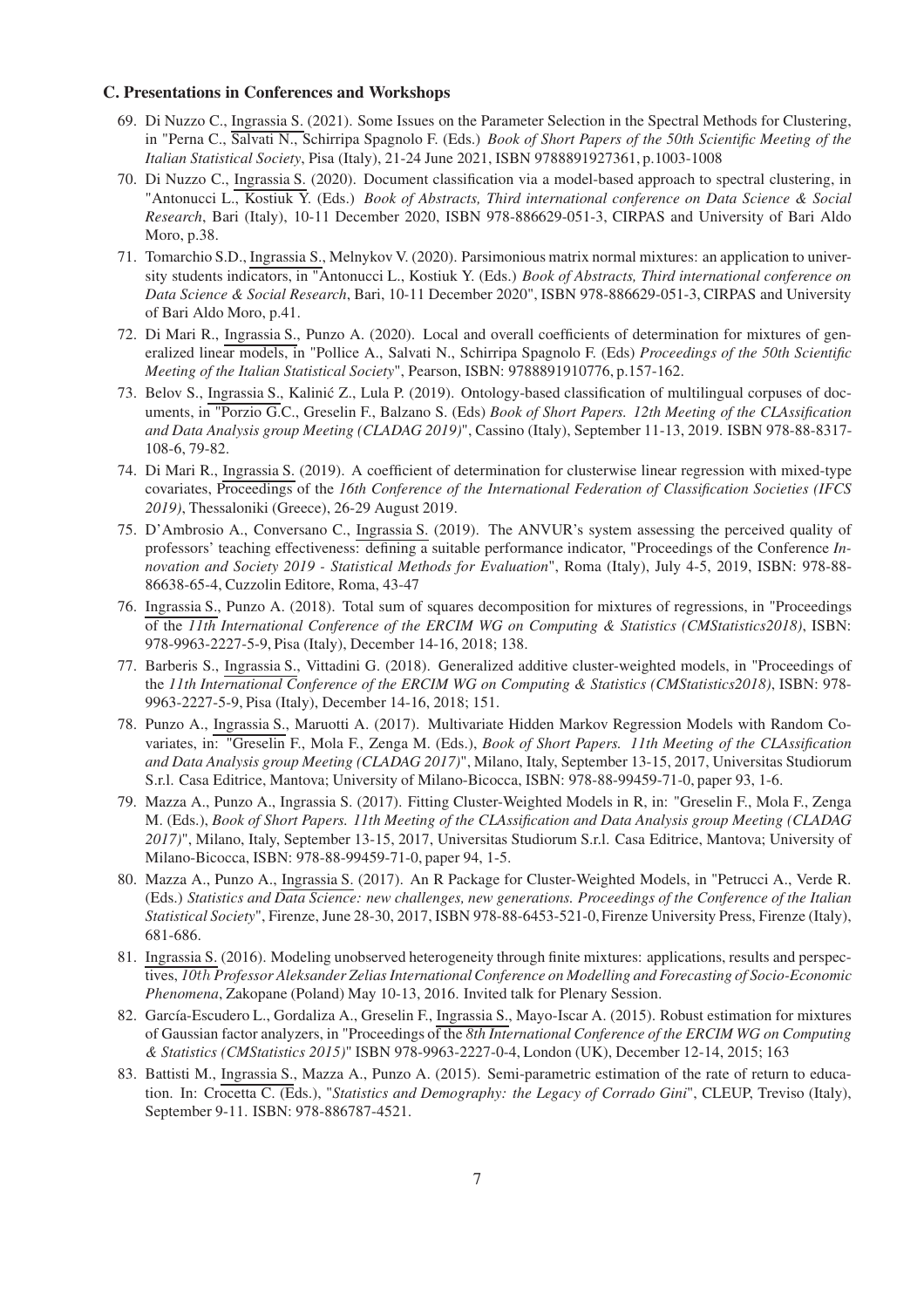- 84. Ingrassia S. (2015). Eigenvalues and constraints in mixture modeling: geometric, robustness and computational issues, *10th Meeting of the CLAssification and Data Analysis Group (CLADAG)*, Cagliari (Italy), October 8-10, 2015. Invited talk for Plenary Session.
- 85. Ingrassia S., Murray P.M, McNicholas P.D. (2015). Unsupervised learning mixtures with covariates from incomplete data, *Classification Society Meeting 2015*, McMaster University, Hamilton, Ontario, Canada, June 3-6, 2015. Invited talk.
- 86. García-Escudero L., Gordaliza A., Greselin F., Ingrassia S., Mayo-Iscar A., Robust model estimation, through trimming and constraints, for mixtures of Factor Analyzers, in "Proceedings of the *7th International Conference of the ERCIM WG on Computing & Statistics (ERCIM'14)*, ISBN: 978-84-937822-4-5, Pisa (Italy), December 6-8, 2014.
- 87. Ingrassia S., Vittadini G., Berta P., Punzo A.(2014). New statistical approaches for the evaluation of the effectiveness of healthcare structures, in "Proceedings of the *Conference of European Statistics Stakeholders (CESS 2014)*", Roma (Italy), November 24-25, 2014. Invited talk.
- 88. Ingrassia S., Punzo A. (2014). Diagnostics for model-based clustering via mixture models with covariates, in "Proceedings of the *Second European Conference on Data Analysis (ECDA 2014)*", Bremen (Germany), July 2-4, 2014. Invited talk.
- 89. García-Escudero L., Gordaliza A., Greselin F., Ingrassia S., Mayo-Iscar A. (2014). An adaptive method to robustify ML estimation in Cluster Weighted Modeling, in " Cabras S., Di Battista T., Racugno W. (Eds.) *Proceedings of the 47th Scientific Meeting of the Italian Statistical Society*, ISBN 978-88-8467-874-4, CUEC, Cagliari (Italy), June 10-14, 2014.
- 90. Ingrassia S., Punzo A. (2014). Diagnostic tools for data classification via mixture models with covariates, in "Proceedings of the *2014 Annual Meeting of the Statistical Society of Canada*", Toronto (Canada) May, 25-28, 2014. Invited talk.
- 91. Ingrassia S. (2014). Recent results in model-based clustering via the cluster-weighted approach, in "Proceedings of the *XXI Jornadas de Classificação e Análise de Dado*", Lisbon (Portugal) April 10-12, 2014. Invited talk for Plenary Session.
- 92. Subedi Dang S., Punzo A., Ingrassia S., McNicholas P.D. (2013). Cluster-weighted models with latent factor analyzer structure, in "Proceedings of 6th International Conference of the *ERCIM WG on Computing & Statistics (ERCIM'13)*", London (UK), December 14-16, 2013, invited talk.
- 93. Dang U., Ingrassia S., McNicholas P.D. (2013). A family of multiple response parsimonious cluster-weighted models, in "Proceedings of 6th International Conference of the *ERCIM WG on Computing & Statistics (ERCIM'13)*", London (UK), December 14-16, 2013.
- 94. Gordaliza A., Garcia-Escudero L.A. Greselin F., Ingrassia S., Mayo-Iscar A. (2013). Robustness and asymptotics properties of trimmed cluster-weighted restricted modeling, in "Proceedings of 6th International Conference of the *ERCIM WG on Computing & Statistics (ERCIM'13)*",Senate House, University of London, UK, December 14-16 2013, invited talk.
- 95. Greselin F., Ingrassia S. (2013). Data driven EM constraints for mixtures of factor analyzers, in "Minerva T., Morlini I., Palumbo F. (Eds). *Book of Short Papers. 9th Meeting of the CLAssification and Data Analysis group Meeting (CLADAG 2013)*", CLEUP, ISBN: 9788867871179, 245-248.
- 96. Ingrassia S., Punzo A. (2013). Parsimony in Mixtures with Random Covariates, in "Minerva T., Morlini I., Palumbo F. (Eds). *Book of Short Papers. 9th Meeting of the CLAssification and Data Analysis group Meeting (CLADAG 2013)*", CLEUP ISBN: 9788867871179, 268-271.
- 97. Dang U.J., Ingrassia S., McNicholas P.D., Browne R. (2013). Cluster-weighted models for multivariate response and "Minerva T., Morlini I., Palumbo F.(Eds). *Book of Short Papers. 9th Meeting of the CLAssification and Data Analysis group Meeting (CLADAG 2013)*', ISBN: 9788867871179, 154-157.
- 98. Ingrassia S. (2013). Flexible Model Based Clustering via the Cluster-Weighted Approach, in "Proceedings of the *2013 Working Group on Model-Based Clustering*, Bologna, Italy, July 21-27, 2013. Invited talk.
- 99. Ingrassia S. (2013). Flexible Model Based Clustering via the Cluster-Weighted Approach, in "Proceedings of the *2013 Conference of the International Federation of Classification Societies (IFCS 2013)*" , Tilburg (The Netherlands), July 15-17, 2013. Invited talk for Plenary Session.
- 100. Subedi S., Punzo A., Ingrassia S., McNicholas P.D. (2013). Cluster-weighted-factor Analyzers for Clustering of High-dimensional Data, in "Proceedings of the *2013 Conference of the International Federation of Classification Societies (IFCS 2013)*", Tilburg (Nederlands), July 15-17, 2013; 66.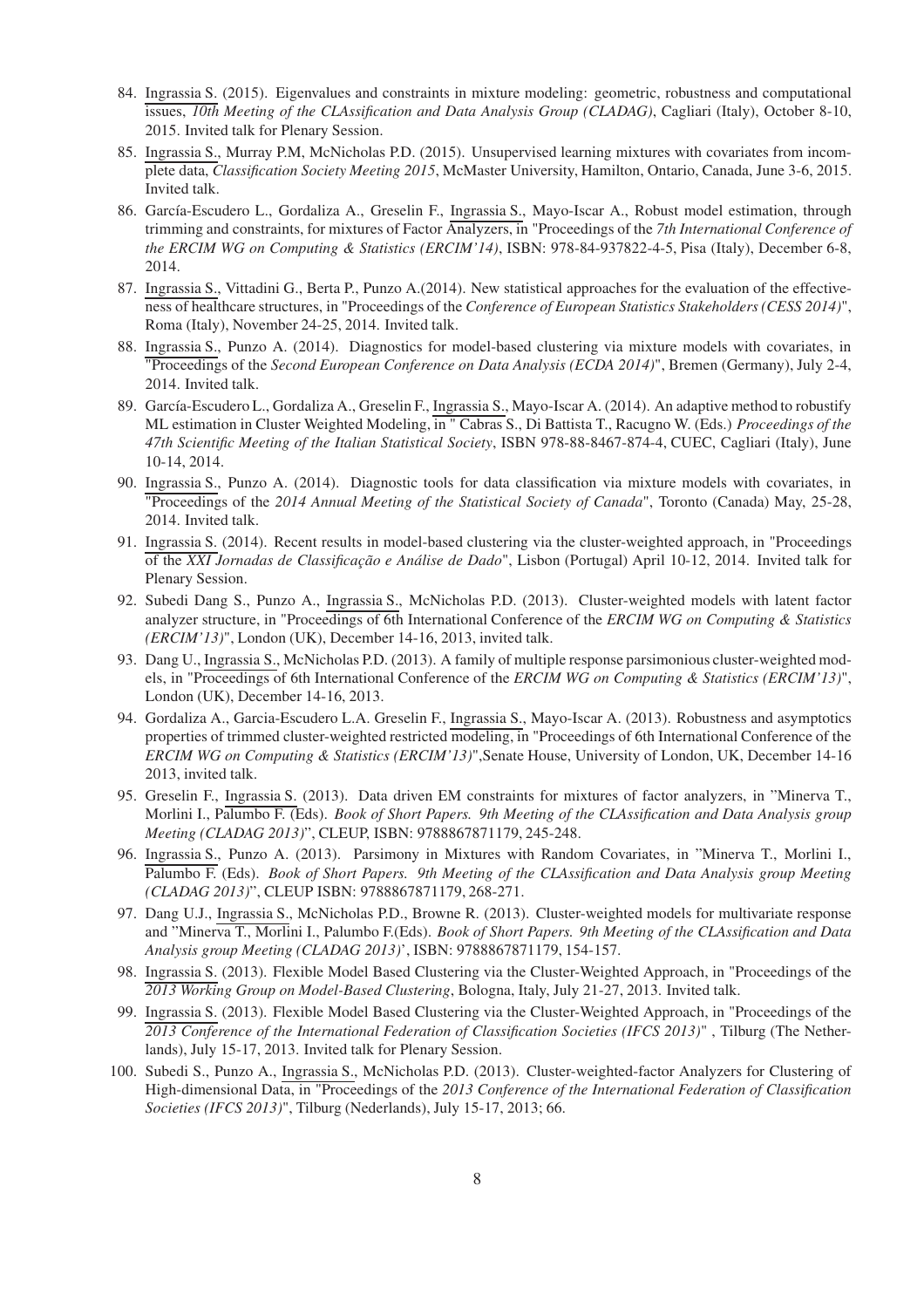- 101. Ingrassia S., Punzo A. (2013). Modeling Bivariate Mixed-Type Data with the Generalized Linear Exponential Cluster-Weighted Model, in "Proceedings of the *2013 Conference of the International Federation of Classification Societies (IFCS 2013)*", University of Tilburg, The Nederlands, July 15-17, 2013.
- 102. Greselin F., Ingrassia S. (2012). Constrained EM algorithms for Gaussian mixtures of factor analyzers, in "Proceedings of *5th International Conference of the ERCIM WG on Computing & Statistics (ERCIM'12)*", ISBN: 978-84-937822-2-1, Oviedo (Spain), December 1-3, 2012; 34. Invited talk
- 103. Ingrassia S., McNicholas P., Punzo A., Subedi S. (2012). Cluster Weighted Factor Analyzers, "40th Annual Meeting of the Statistical Society of Canada", Guelph, Ontario, Canada, June 3-6, 2012. Invited talk.
- 104. Garcia-Escudero L.A., Gordaliza A., Greselin F., Ingrassia S., Mayo-Iscar A. (2013). Trimmed Cluster-Weighted Restricted Modeling, *International Conference on Robust Statistics (ICORS 2013)*, 2013, Saint Petersburg (Russia), July 8-12.
- 105. Ingrassia S., Minotti S.C., Punzo A. (2011). Parsimonious linear Student-t cluster weighted model, in "Proceedings of the 4th International Conference of the *ERCIM WG on Computing & Statistics (ERCIM'11)*", December 17-19, 2011, Senate House, University of London, UK; 88. Invited talk.
- 106. Bagnato L., Greselin F., Ingrassia S., Punzo A. (2011). Normal discriminant analysis via the 2-terms eigenvalue decomposition, in "Proceedings of the 4th International Conference of the *ERCIM WG on Computing & Statistics (ERCIM'11)*", December 17-19, 2011, Senate House, University of London, UK; 99-100.
- 107. Ingrassia S., Minotti S.C., Vittadini G. (2010). A Cluster Weighted Approach to Local Statistical Modeling, in "Proceedings of the XVIII Congresso Anual da Sociedade Portuguesa de Estatística", September 29 - October 2, 2010, S. Pedro do Sul, Portugal. Invited talk.
- 108. Ingrassia S., Minotti S.C., Vittadini G. (2010). Cluster Weighted Modeling with Student-t components, in "Proceedings of the 45th Scientific Meeting of the Italian Statistical Society", Padova, June 15-18, 2010, http://homes.stat.unipd.it/mgri/SIS2010/Program/8-SSVIII\_Cladag/881-1507-1-RV.pdf. Invited talk.
- 109. Ingrassia S., Rocci R. (2009). Constrained EM trajectories for mixtures of normal distributions, in: "Ingrassia, S., Rocci R. (Eds.), *Book of Short Papers. 7th Meeting of the CLAssification and Data Analysis group Meeting (CLADAG 2009)*", Catania, Italy, September 9-11, 2008, Cleup, Padova, ISBN: 978-88-6129-406-6, 175-179.
- 110. Greselin F., Ingrassia S., Punzo A. (2009). Multivariate tests for patterned covariance matrices, in: "Ingrassia, S., Rocci R. (Eds.), *Book of Short Papers. 7th Meeting of the CLAssification and Data Analysis group Meeting (CLADAG 2009)*", Catania, Italy, September 9-11, 2008, Cleup, Padova, ISBN: 978-88-6129-406-6, 529-532.
- 111. Ingrassia S., Trinchera L. (2008). Some remarks on nonlinear relationships in PLS Path Modeling, *Proceedings of the ISA-RC33 7th International Conference on Social Science Methodology*, Jovene, Napoli, ISBN 88-243-1817-7, Napoli (Italy), September 1-5, 2008. Invited talk.
- 112. Ingrassia S., Rocci R. (2008). Gaussian mixture models: constrained and penalized approaches, Joint Meeting of the Société Francophone de Classification and the Classification and Data Analysis Group of the Italian Statistical Society, Caserta (SFC-CLADAG 2008), June 11-13, 2008, Edizioni Scientifiche Italiane, Napoli, 59-62.
- 113. Ingrassia S., Morlini I. (2007). Computational studies with equivalent degrees of freedoms in neural networks, *Book of Short Papers of Cladag 2007*, ISBN: 978-88-6056-020-9, Macerata, September 12-14, 2007, Edizioni Università di Macerata, 559-562.
- 114. Costanzo G.D., Cozzucoli P., Ingrassia S., Mazza A. (2007). Indicatori di soddisfazione didattica universitaria, Atti Convegno "Valutazione e Customer Satisfaction per la qualità dei servizi", Roma, 12-13 Aprile 2007, Centro Stampa Università di Roma "La Sapienza", 109-112.
- 115. Ingrassia S., Rocci R. (2007). Degeneracy in the maximum likelihood estimation of multivariate Gaussian mixtures with EM and constrained algorithms, Book of Abstracts of Gfkl 2007 on "Data Analysis, Machine Learning and Applications", Freiburg (Germany), March 7-9, 2007, 85, invited talk.
- 116. Domma F., Ingrassia S. (2002).A constrained MLE formulation for multinormal mixture decomposition, in "Atti della XLI Riunione Scientifica della Società Italiana di Statistica, Milano, 5-7 Giugno 2002, vol. 2, 371-374.
- 117. Domma F., Ingrassia S. (2000).Statistical methods and perspectives in neural network training from incomplete data, in "Atti della XL Riunione Scientifica della Società Italiana di Statistica, Firenze 26-28 Aprile 2000, 353-364.
- 118. Ingrassia S. (1997). Loss functions, multilayer perceptrons and classification problems in "Proceedings of the VIII International Symposium on *Applied Stochastic Models and Data Analysis"*, Anacapri, June 11-14, 1997, Rocco Curto Editore, Napoli, 237-242.
- 119. Gilio A., Ingrassia S. (1996).Geometrical aspects in checking coherence of probability assessments, *Proceedings of the Sixth International Conference on "Information Processing and Management of Uncertainty in Knowledge-Based Systems" (IPMU '96)*, Granada, July 1-5, 1996, 55-59.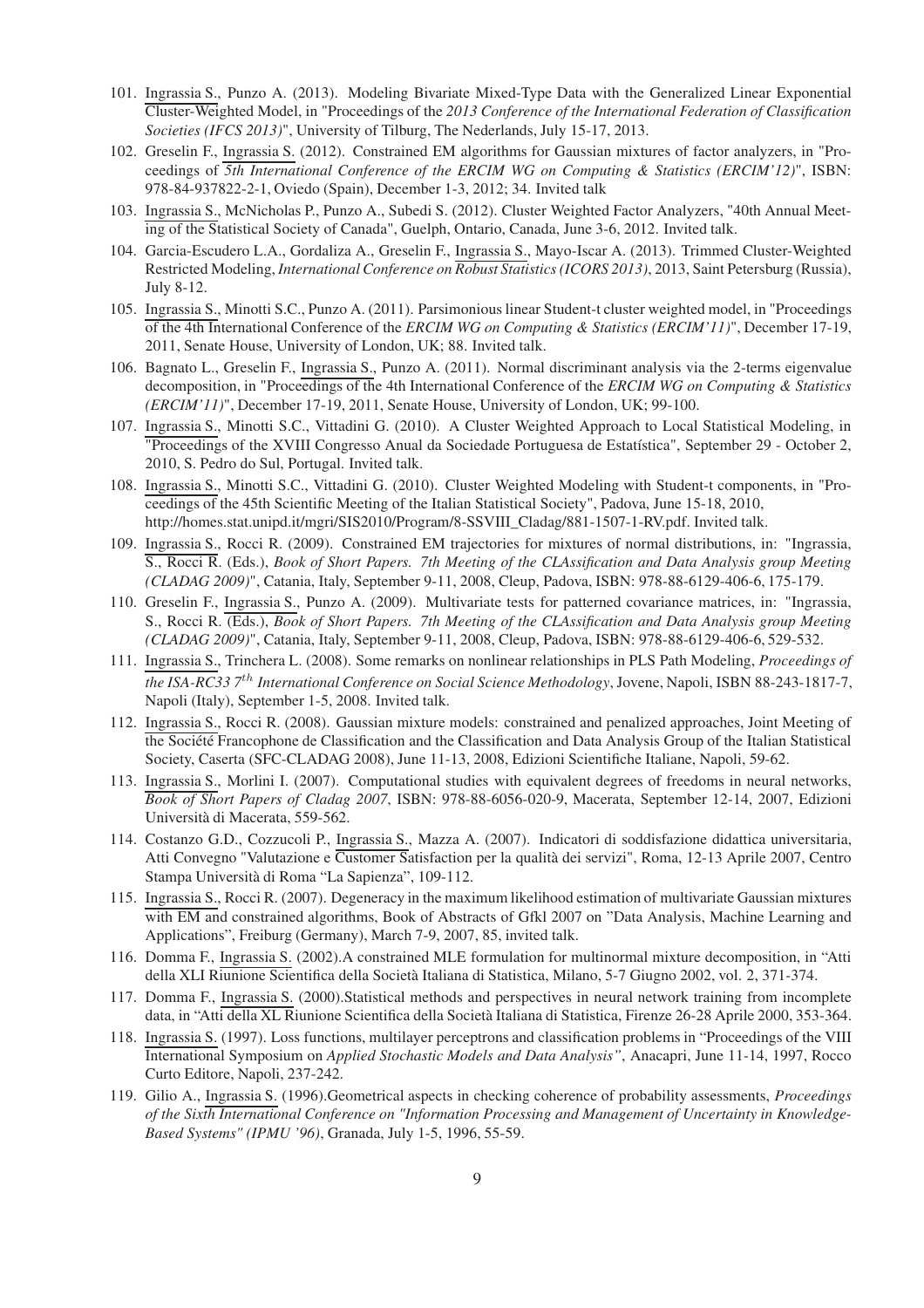- 120. Ingrassia S. (1996). Sulla funzione di errore di reti neuronali, in *Atti XXXVIII Riunione Scientifica della Società Italiana di Statistica*, Rimini, 9-13 Aprile 1996, vol. 2, 489-496, Maggioli Editore, Rimini.
- 121. Ingrassia S., Commis E., Anile A.M. (1994). Defect discrimination in citrus via neural network, in A. Fasano and M. Primicerio (Eds.), *Proocedings of the Seventh European Conference on Mathematics in Industry*, 1994, B.G. Teubner, Stuttgart, 239-246.
- 122. Ingrassia S. (1994). Alcuni problemi in classificazione automatica di immagini, in *Atti XXXVII Riunione Scientifica della Società Italiana di Statistica*, San Remo, 6-8 Aprile 1994, vol. 2, 113-120, CISU, Roma.
- 123. Ingrassia S., Commis E. (1993). Some approaches to automatic defect discrimination in oranges, in *Proceedings of the 49th Session of the International Statistical Institute (Contributed papers)*, Firenze, August 25 - September 2, 1993, vol 2, 9-10.
- 124. Cammarata G., Ingrassia S. *et al.*Variables identification and neural networks for traffic noise, in M.J. Crocker and N.I. Ivanov (Eds.), *Proceedings of International Noise and Vibration Control Conference - NOISE 93*, St. Petersburg, 1993, vol. 4, 149-154.
- 125. Bisio G., Ingrassia S. *et al.* (1992). Proposal of a correlation for predicting Messina noise pollution levels, in *Proceedings of 6th FASE (Federation of Acoustical Societies of Europe) Congress*, Zurich, 105-108.
- 126. Ingrassia S. (1991). Dinamiche di aggiornamento su reticoli e analisi statistica di immagini, in S. Zani (a cura di), *Contributi alla Statistica Spaziale*, Università di Parma, 59-67.

#### D. Books and Journal Editorship

- 127. Ingrassia S., Punzo A., Rocci R. (2021). *Book of Short Papers of the 5th international workshop on Models and Learning for Clustering and Classification MBC2 2020, Catania, Italy*, Ledizioni, Milano, ISBN: 9788855265393.
- 128. Biernacki C., Garcia-Escudero L.A., Ingrassia S., (2020). Special issue on Innovations on model-based clustering and classification" - Preface by the Guest Editors, *Advances in Data Analysis and Classification*, 14(2), 231-234.
- 129. Einbeck J., Hinde J., Ingrassia S., Lin T.-I, McNicholas P.D. (2019). The 4th Special Issue on Advances in Mixture Models, *Computational Statistics & Data Analysis*, 132, 143-144.
- 130. Frühwirth-Schnatter S., Ingrassia S., Mayo-Iscar A. (2019). Special issue on "Advances on model-based clustering and classification" - Preface by the Guest Editors, *Advances in Data Analysis and Classification*, 13(1),1-5.
- 131. Hinde J., Ingrassia S., Lin T.-I, McNicholas P.D. (2017). Special Issue on Mixture Models, *Econometrics and Statistics*, 3, 89-90.
- 132. Hinde J., Ingrassia S., Lin T.-I, McNicholas P.D. (2016). The Third Special Issue on Advances in Mixture Models, *Computational Statistics & Data Analysis*, 93, 2-4.
- 133. Ingrassia S., McLachlan G.J, Govaert G. (2015). Special issue on "New trends on model-based clustering and classification" - Preface by the Guest Editors, *Advances in Data Analysis and Classification*, 9(4), 367-369.
- 134. Bock H.-H., Ingrassia S., Vermunt J.K. (2014). Special issue on "Model-Based Clustering and Classification" Preface by the Guest Editors (Part 2), *Advances in Data Analysis and Classification*, 8(1), 1-3.
- 135. Bock H.-H., Ingrassia S., Vermunt J.K. (2013). Special issue on "Model-Based Clustering and Classification" Preface by the Guest Editors (Part 1), *Advances in Data Analysis and Classification*, 7(3), 237-240.
- 136. Giudici P., Ingrassia S., Vichi M. (Eds.), *Statistical Models for Data Analysis*, Springer, Berlin, 2013.
- 137. Ingrassia S., Rocci R., Vichi M. (Eds.), *New Perspectives in Statistical Modeling and Data Analysis*, Springer, Berlin, 2011.
- 138. Ingrassia S., Rocci R. (Eds.), *Book of Short Papers of Cladag 2009*, CLEUP, Padova.
- 139. Ingrassia S., Davino C. (Eds.), *Reti Neuronali e Metodi Statistici*, Franco Angeli Editore, 2002.

### Teaching Experience and Activities

#### Courses for Ph.D. programs in Statistics

- *An Introduction to Finite Mixture Modeling*, *EM Algorithm and Mixture Models*, *Estimation Theory*, *Confidence Intervals and Hypotheses Testing*,

offered at the University of Bologna (Italy), Joint Research Center of the European Community, Ispra (Italy), School for Graduate and Post-Graduate Training and Education (Italy).